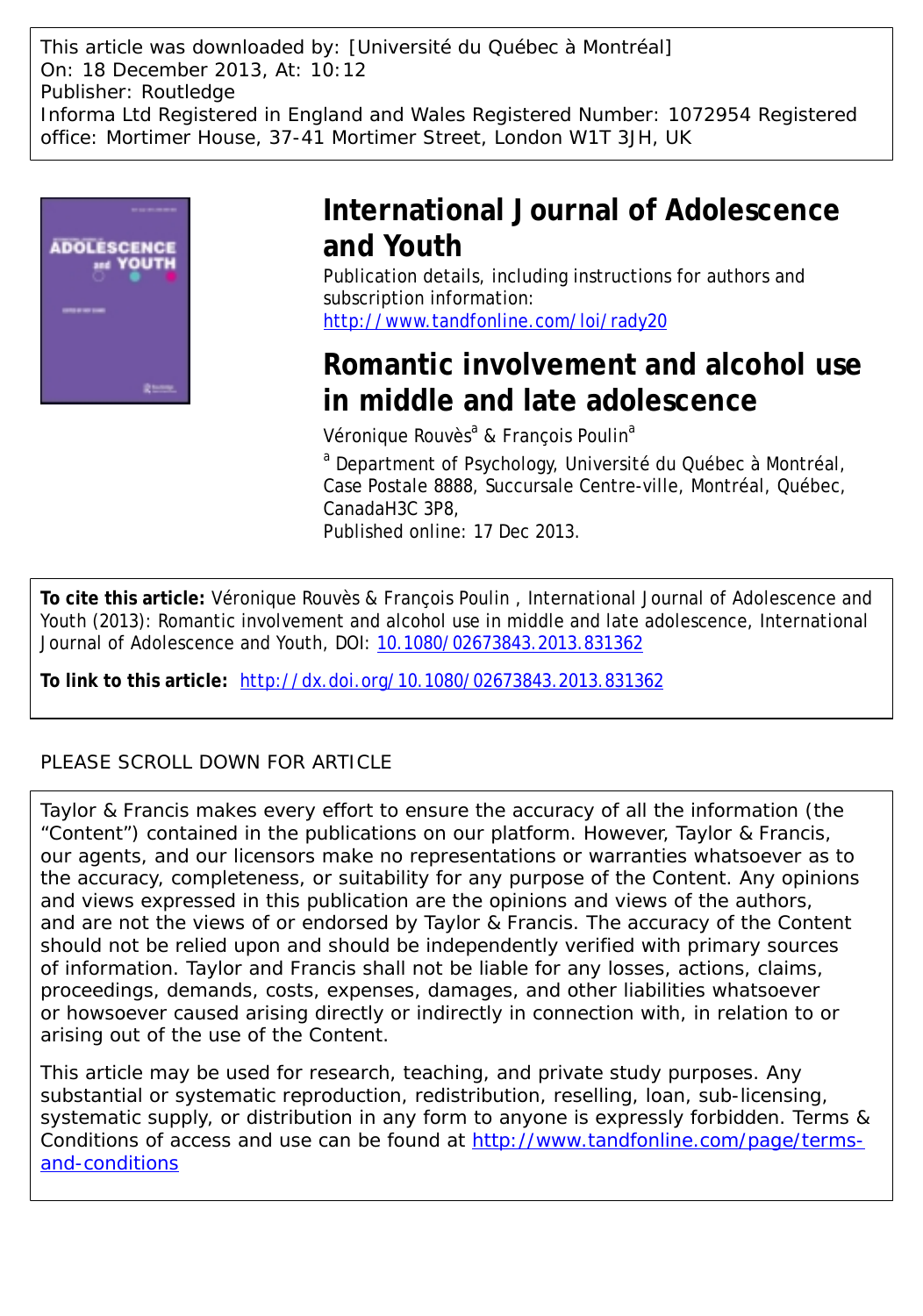

## Romantic involvement and alcohol use in middle and late adolescence

Véronique Rouvès and Francois Pouli[n\\*](#page-1-0)

Department of Psychology, Université du Québec à Montréal, Case Postale 8888, Succursale Centre-ville, Montréal, Québec, Canada H3C 3P8

(Received 15 July 2013; accepted 31 July 2013)

This study examined the associations between various dimensions of romantic involvement and alcohol use in middle and late adolescence. Based on Brown's model (1999, The development of romantic relationships in adolescence. Cambridge: Cambridge University Press, pp. 291 – 329), significant associations were expected to be found in middle adolescence only, and these associations were expected to be stronger among girls than among boys. Participants ( $N = 294$ ; 61% girls) filled out questionnaires at age 16 and again at age 20. At age 16, the results showed that adolescents who were involved in romantic relationships reported higher levels of alcohol use than those who were not. Moreover, the greater the number of romantic partners that the adolescents had and the greater the extent to which their romantic partners were older than they were, the higher their level of alcohol use would be. These effects did not vary according to participants' gender. Finally, none of these effects were found at age 20.

Keywords: romantic relationships; romantic involvement; alcohol use; adolescence

## Introduction

Frequent and excessive use of alcohol during adolescence is associated with aggression, reduced inhibition, a greater risk of subsequent alcohol abuse, alcohol dependence and other alcohol-related problems, higher levels of depression, and non-suicidal self-injury (Guo, Collins, Hill, & Hawins, [2000](#page-13-0); Hasking, Momeni, Swannell, & Chia, [2008](#page-14-0); Labouvie, [1990;](#page-14-1) Swahn, Bossarte, & Sullivent, [2008;](#page-15-0) Warner & White, [2003\)](#page-15-1). It is thus important to identify the factors that may contribute to alcohol use among adolescents. Aside from individual, contextual, and familial factors, whose contributions have been widely documented (Donovan, [2004\)](#page-13-1), peer relationships appear to play a key role in adolescents' drinking habits (Engels, Bot, Scholte & Granic, [2007\)](#page-13-2). The present study is in line with this perspective and investigates one type of peer relationships that has received little attention to date and its association with alcohol use in adolescence: romantic relationships.

#### Romantic involvement during adolescence

Adolescents generally begin to enter into romantic relationships around the age of 15 (Regan, Durvasula, Howell, Ureno, & Rea, [2004](#page-15-2)) and the prevalence of romantic involvement increases with age (Carver, Joyner, & Udry, [2003\)](#page-13-3). Romantic relationships in adolescence present several positive features such as intimacy and mutual support (Connolly & McIsaac, [2009\)](#page-13-4). However, they are also associated with an increase in

<span id="page-1-0"></span><sup>\*</sup>Corresponding author. Email: [poulin.francois@uqam.ca](mailto:poulin.francois@uqam.ca)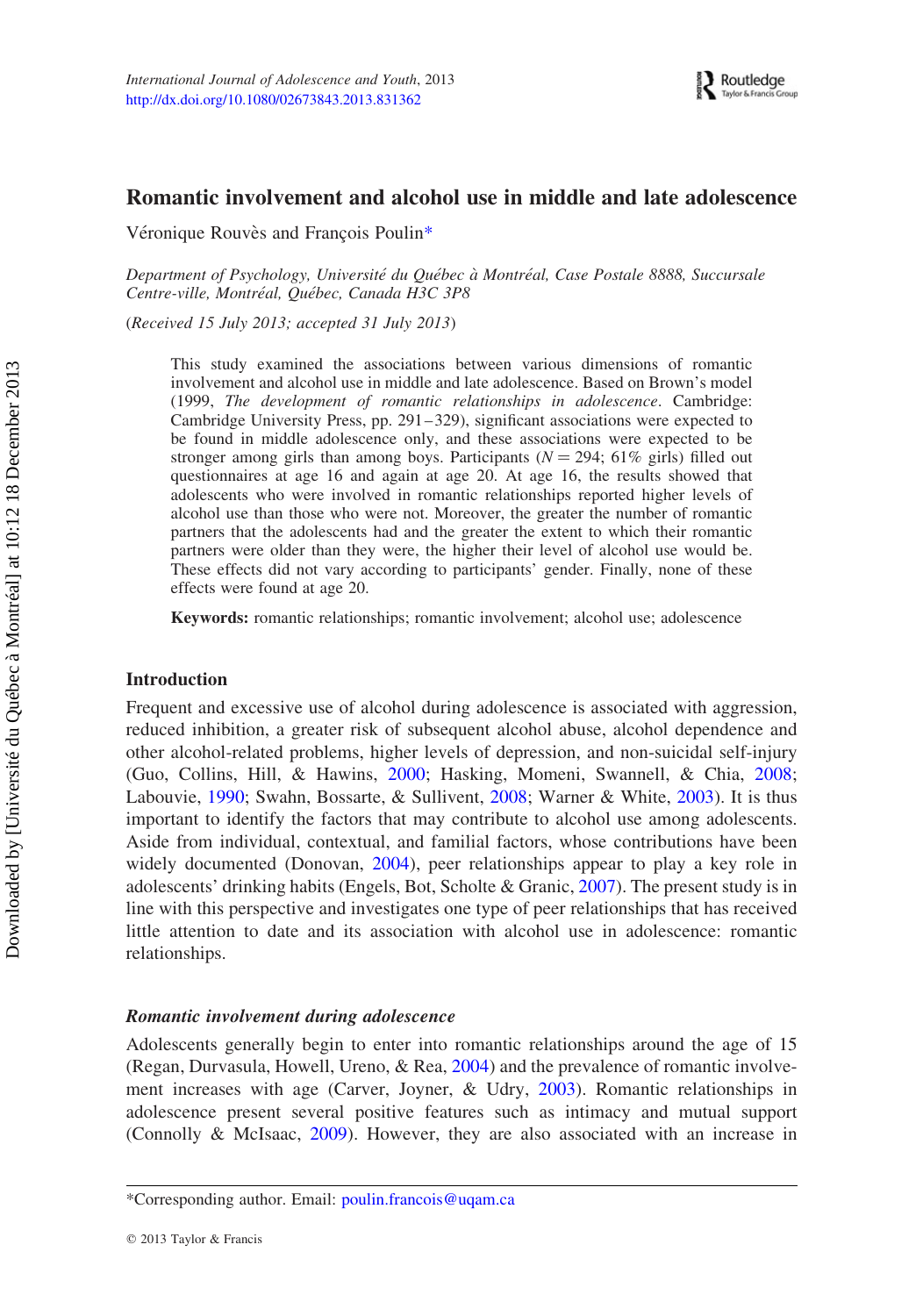depressive symptoms (Davila, Steinberg, Kachadourian, Cobb, & Fincham, [2004](#page-13-5)) and various behavioural problems including delinquency and alcohol use (Lonardo, Giordano, Longmore, & Manning, [2008\)](#page-14-2). Previous studies have generally examined the associations between romantic relationships and alcohol use in a cursory way and have failed to consider various personal, contextual, and developmental factors which might have affected the associations observed. A literature review has suggested that at least three dimensions of romantic involvement might contribute to alcohol use in adolescence: (1) involvement with at least one romantic partner, (2) involvement with many romantic partners, and (3) involvement with older romantic partners. Each of these dimensions will be discussed in detail below.

Some developmental theories (e.g. Elder, [1985](#page-13-6); Erikson, [1959](#page-13-7)) may shed light on why involvement with at least one romantic partner during adolescence appears to be associated with greater alcohol use. According to these theories, romantic relationships that take place in adolescence occur at the same time as identity formation. Thus, being involved in a romantic relationship at the age of 16 may interfere with the achievement of certain central developmental tasks. This could then foster the emergence of problem behaviours, including alcohol use. On an empirical level, several studies have confirmed that romantic involvement is positively associated with alcohol use and other problems, particularly among girls (Cui, Ueno, Fincham, Donnellan, & Wickrama, [2011](#page-13-8); Haynie, [2003](#page-14-3); Wong, [2005;](#page-15-3) Zimmer-Gembeck, Siebenbruner, & Collins, [2001](#page-15-4)).

Beyond involvement in a romantic relationship, it is plausible that the number of romantic partners may be positively associated with alcohol use. Indeed, adolescents who have several partners probably also experience a higher number of breakups and conflicts which could negatively affect their emotional health (e.g. cause depressive symptoms) (Davila et al., [2004;](#page-13-5) Zimmer-Gembeck et al., [2001](#page-15-4)) and lead to alcohol use for the purposes of self-medication (Borsari & Carey, [2006](#page-13-9)). This hypothesis has received some empirical support. It has been shown that having several romantic partners is associated with problematic drug use and problem behaviours (Neemann, Hubbard, & Masten, 1995; Zimmer-Gembeck et al., [2001\)](#page-15-4) and even with an increase in these problem behaviours, including alcohol use (Davies & Windle, 2000).

A third dimension that may contribute to alcohol use is involvement with an older romantic partner (or partners). Indeed, older adolescents are likely to be at a later stage of experimentation with alcohol (Bachman et al., [2002\)](#page-13-10). Involvement with older partners could, moreover, lead to contact with social groups and contexts in which alcohol use tends to be more prevalent (Stattin & Magnusson, [1990](#page-15-5)). On an empirical level, involvement with older romantic partners has been shown to be associated with delinquency, drug use, and problematic alcohol use, particularly among girls (Stattin, Kerr, Mahoney, Persson, & Magnusson, [2005;](#page-15-6) Young & d'Arcy, [2005](#page-15-7)).

In summary, involvement with at least one romantic partner, involvement with many romantic partners, and involvement with older romantic partners all constitute factors that may be associated with greater alcohol use during adolescence. However, the studies conducted to date on these issues have had several limitations. First, some of these studies used a total problem behaviour scale including items measuring alcohol and drug use as well as other forms of problem behaviours (e.g. Lonardo et al., [2008](#page-14-2)). Thus, there is a need to examine alcohol use in isolation in order to draw up a precise portrait that is representative of the risk factors linked with its use. Second, several studies have examined frequency of alcohol use on its own, without including a measure of frequency in the aim of becoming drunk (e.g. Aikins, Simon, & Prinstein, [2010;](#page-12-0) Miller et al., [2009](#page-14-4)). However, given that the prevalence of alcohol intoxication among adolescents is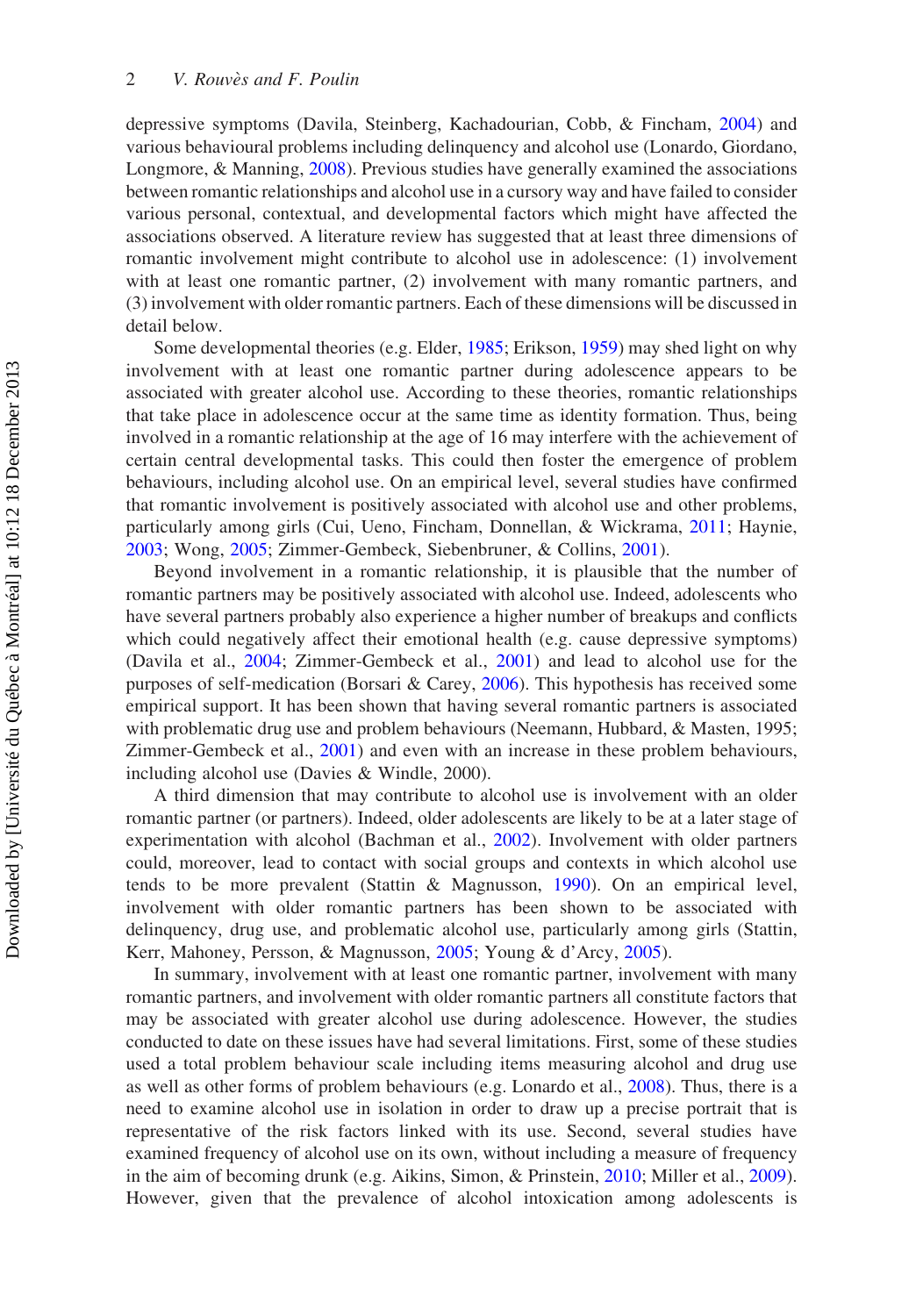significant (Santé Canada,  $2011$ ), this dimension should not be overlooked in evaluating alcohol use among this population. A combined measure of alcohol use including two complementary indicators of frequency would be more complete and representative of the phenomenon. Third, several of these studies (e.g. Cui et al., [2011](#page-13-8); Zimmer-Gembeck et al., [2001](#page-15-4)) neglected to examine the impact of romantic involvement on alcohol use while controlling for some already known risk factors such as best friends' alcohol use and problem behaviours (Engels et al. [2007](#page-13-2); Huang, White, Kosterman, Catalano, & Hawkins, [2001](#page-14-5)). To ensure that drinking habits are not simply a continuation of problem behaviours, this variable must also be taken into account. Fourth, the contribution of these three dimensions of romantic involvement to alcohol use has never been explored within the context of one particular study. Such an examination would better clarify the unique contribution made by each of these dimensions.

Furthermore, in all of the studies conducted to date on the associations between romantic involvement and alcohol use, adolescence has been considered as a homogeneous block without taking into account the changes that can occur over the course of this developmental period. Yet, the prevalence, meaning, and functions of romantic relationships evolve a great deal between middle and late<sup>[1](#page-12-1)</sup> adolescence (Brown, [1999](#page-13-11); Furman, Brown, & Feiring, [1999](#page-13-12)). According to Brown's model ([1999\)](#page-13-11), two major periods can be identified. During the first period (ages  $11-16$ ), romantic relationships tend to be short term and to focus on the need for self-development and peer approval. Moreover, these needs lead adolescents to attach greater importance to the context surrounding the romantic relationship. For example, involvement with many romantic partners and with older romantic partners could help increase their self-confidence and popularity among peers. During the second period (ages 17 and older), romantic relationships tend to be more stable, deeper, and more committed, with the emphasis being more on the romantic partner and the relationship itself. It is therefore possible that the impact of romantic involvement on alcohol use evolves, and thus may be different over the course of adolescence, and that the specific dimensions of each of these two periods come into play. In light of the above, it is plausible that the three dimensions of romantic involvement discussed here have an impact on alcohol use during middle adolescence (age 16) but do not have such an impact during late adolescence (age 20).

Lastly, it has been shown that the patterns of alcohol use (Johnston, O'Malley, Bachman, & Schulenberg, [2008\)](#page-14-6) and the experience of romantic involvement (Feiring, [1996](#page-13-13)) are different for boys and girls. Girls tend to be more affected than boys by the harmful effects of romantic relationships (Stattin et al., [2005](#page-15-6); Young & d'Arcy, [2005](#page-15-7)). It is thus plausible that the associations between alcohol use and the three dimensions of romantic involvement will be stronger among girls than among boys.

## The present study

This study examined the associations between three dimensions of romantic involvement (i.e. romantic involvement status, number of romantic partners, and age difference with romantic partners) and alcohol use during middle adolescence (age 16) and late adolescence (age 20). It was expected that alcohol use would be higher among adolescents who had at least one romantic partner compared with those who did not. It was also expected that, among those who were involved in at least one romantic relationship, the greater the number of partners they had and the greater the extent to which their romantic partners were older than they were, the higher their alcohol use would be. According to Brown's model [\(1999](#page-13-11)) of the development of romantic relationships, it was expected that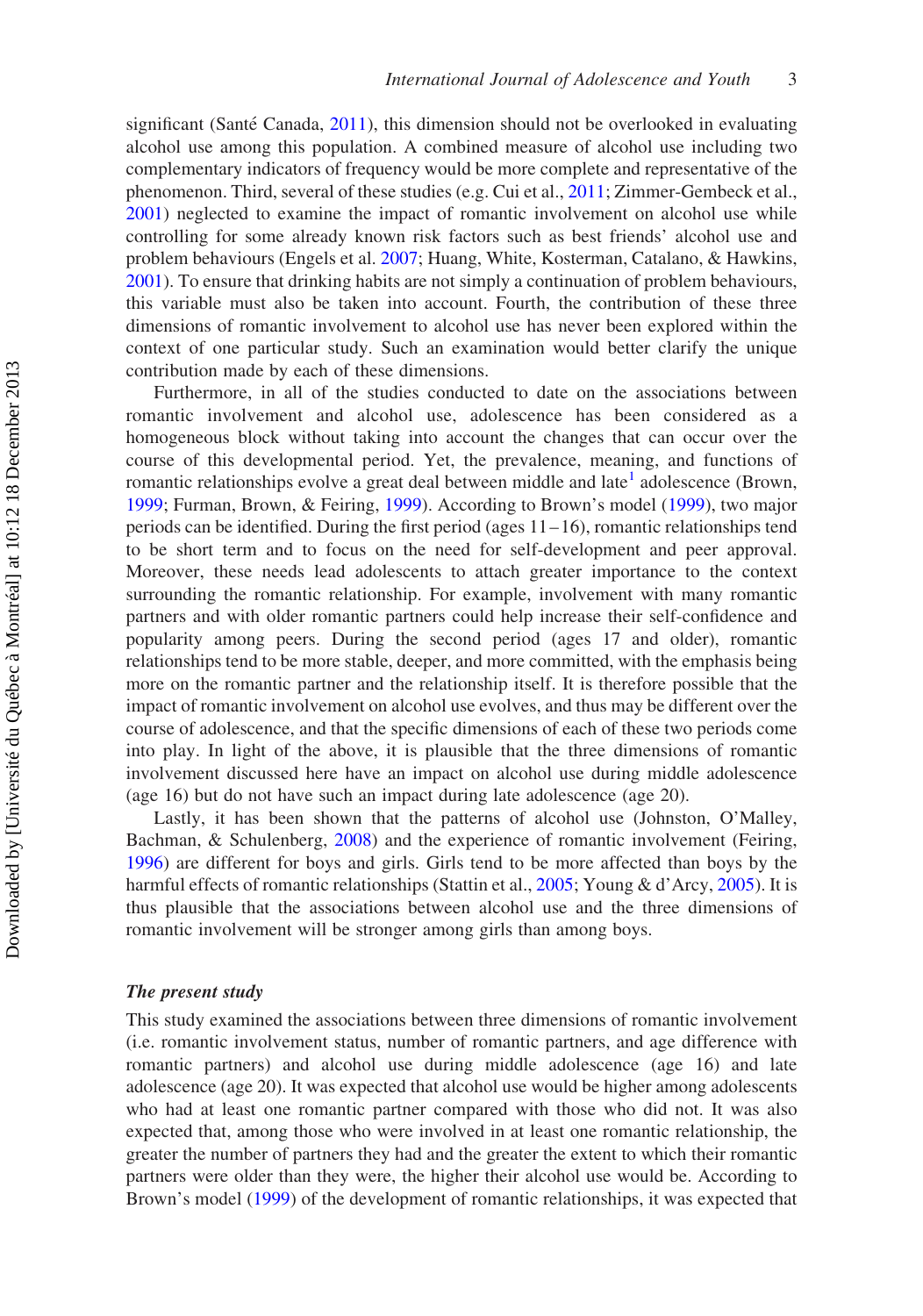these effects would be observed in middle adolescence only. Lastly, these effects were also expected to be stronger among girls than among boys. These hypotheses were tested while controlling for problem behaviours and best friend's alcohol use.

### Methodology

#### **Participants**

The data used for this article were drawn from a longitudinal study on the social development of adolescents. This study began in 2001 among 390 grade 6 pupils (58% girls; mean age = 12.38,  $SD = 0.42$  years) from eight French-speaking elementary schools in Quebec, Canada. Among the available population of pupils, 75% participated in the study. The sample was 90% European Canadian. At the first wave of measurement, 72% of participants lived with both biological parents. Most of them were from middleclass families, and the average family income was between \$45,000 and \$55,000. Mothers and fathers had completed an average of 13.10 ( $SD = 2.68$ ) and 13.20 ( $SD = 3.20$ ) years of schooling, respectively.

Since one of the aims of this article was to examine two developmental periods, i.e. middle and late adolescence, two waves of data were studied. The first wave of data was collected when the adolescents were age 16 (middle adolescence) ( $N = 294$ ; 61% girls). Group comparison analyses were performed to test whether the adolescents who participated in this wave differed from those who did not, in terms of gender and problem behaviours. Chi-square tests revealed that the sample of adolescents who participated in the study included significantly more girls than the group of adolescents who dropped out of the study  $[\chi^2(1, N = 390) = 4.92, p < 0.05]$ . No difference was found for problem behaviours. The second wave of data was collected when the adolescents were age 20  $(N = 250; 62\%$  girls). Of the 294 participants, 44 (15%) dropped out of the study from wave 1 to wave 2. Analyses were performed to investigate whether the participants who remained in the study were different from those who dropped out. The two groups were similar on all the study's variables measured at age 16.

## Procedure

Written informed consent was obtained from the parents at ages 12 and 16 and from the participants at age 20. At ages 12 and 16, the questionnaires were filled out at school under the supervision of research assistants. At age 20, the questionnaires were filled out at school, for those who were still students, or at home, for those who were not. Each year, the participants received compensation in the form of cash or a gift certificate.

## Measures

## Romantic involvement at age 16

Participants were first asked to write down the name of up to five romantic partners with whom they had been involved in the previous year. The number of romantic partners was limited to five in order to be consistent with procedures used by other researchers (e.g. Young & d'Arcy, [2005\)](#page-15-7). For each romantic partner, the participants were asked to specify: (1) the partner's age at the start of the relationship, (2) their own age at the start of this relationship, and (3) how long the relationship lasted. In line with previous studies, only relationships that lasted at least 2 weeks were considered (Miller et al., [2009](#page-14-4); Zimmer-Gembeck et al., [2001](#page-15-4); Zimmer-Gembeck, Siebenbruner, & Collins, [2004\)](#page-15-9). It is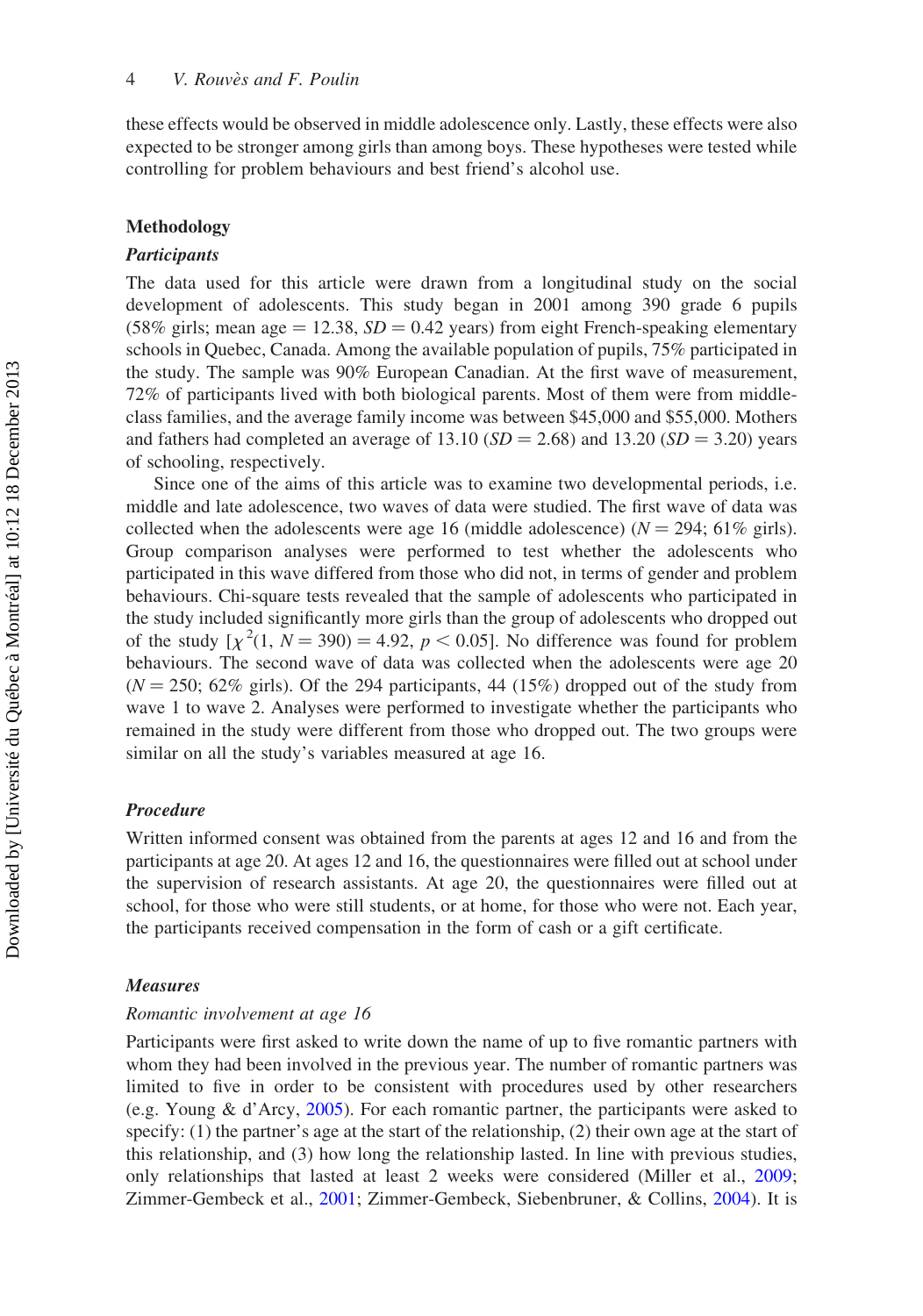important to note that this research was not designed to study stable relationships, but rather romantic involvement and experiences, such as the number of partners over a short period of time. Selecting relationships that lasted at least 2 weeks allowed us to study this phenomenon on a larger sample of adolescents and to take into account the more subtle variations of these experiences within a 1-year period. Three variables were calculated based on this instrument. The first variable was romantic involvement status. This variable included two levels: (1) no romantic involvement in the previous year or (2) involvement with at least one romantic partner in the previous year. The other two variables were calculated only for the participants who were identified as having had at least one romantic partner. The number of romantic partners with whom the participant had been involved over the previous year was calculated by adding up the number of romantic partners reported (up to a maximum of five). The *age difference with romantic partner(s)* was calculated in two steps. First, the age difference was calculated for each partner by subtracting the age of the romantic partner at the start of the relationship from the age of the participant at the start of the relationship. Second, in the case where a participant reported having had more than one romantic partner, the mean age difference with all the participant's romantic partners was calculated. A positive value indicated that the participant was older than his/her romantic partner(s), whereas a negative value indicated that the participant was younger than his/her romantic partner(s).

## Romantic involvement at age 20

The instrument used was identical to that administered at age 16, with one exception. The participants were asked to write down their romantic partner's date of birth rather than his/her age. The romantic partner's age was converted into months. The three variables calculated at age 16 were also calculated at age 20.

## Alcohol use at ages 16 and 20

Alcohol use was measured based on two indicators of frequency: frequency of use and frequency of alcohol use in the aim of becoming drunk. For frequency of use, the participants were asked to indicate how many alcoholic beverages they had consumed in the previous month, on a 14-point scale ranging from '0' to '41 or more'. This procedure is consistent with that used in other studies (e.g. Aikins et al., [2010;](#page-12-0) Zimmer-Gembeck et al., [2004](#page-15-9)). For frequency of alcohol use in the aim of becoming drunk, the participants were asked to report how many times they had consumed alcohol with the aim of becoming drunk in the previous month, on a 14-point scale ranging from '0' to '41 or more'. A mean score was calculated based on these two items ( $r = 0.75$ ;  $p < 0.01$  at age 16;  $r = 0.54$ ;  $p < 0.01$  at age 20).

## Control variables

## Best friend's alcohol use at ages 16 and 20

The participants were asked to indicate whether their best friend had consumed alcohol in the previous month (yes/no).

#### Problem behaviours at age 12

The problem behaviour score was created by combining measures from three sources: selfreports, teacher ratings, and peer nominations. For self-reports, a modified version of the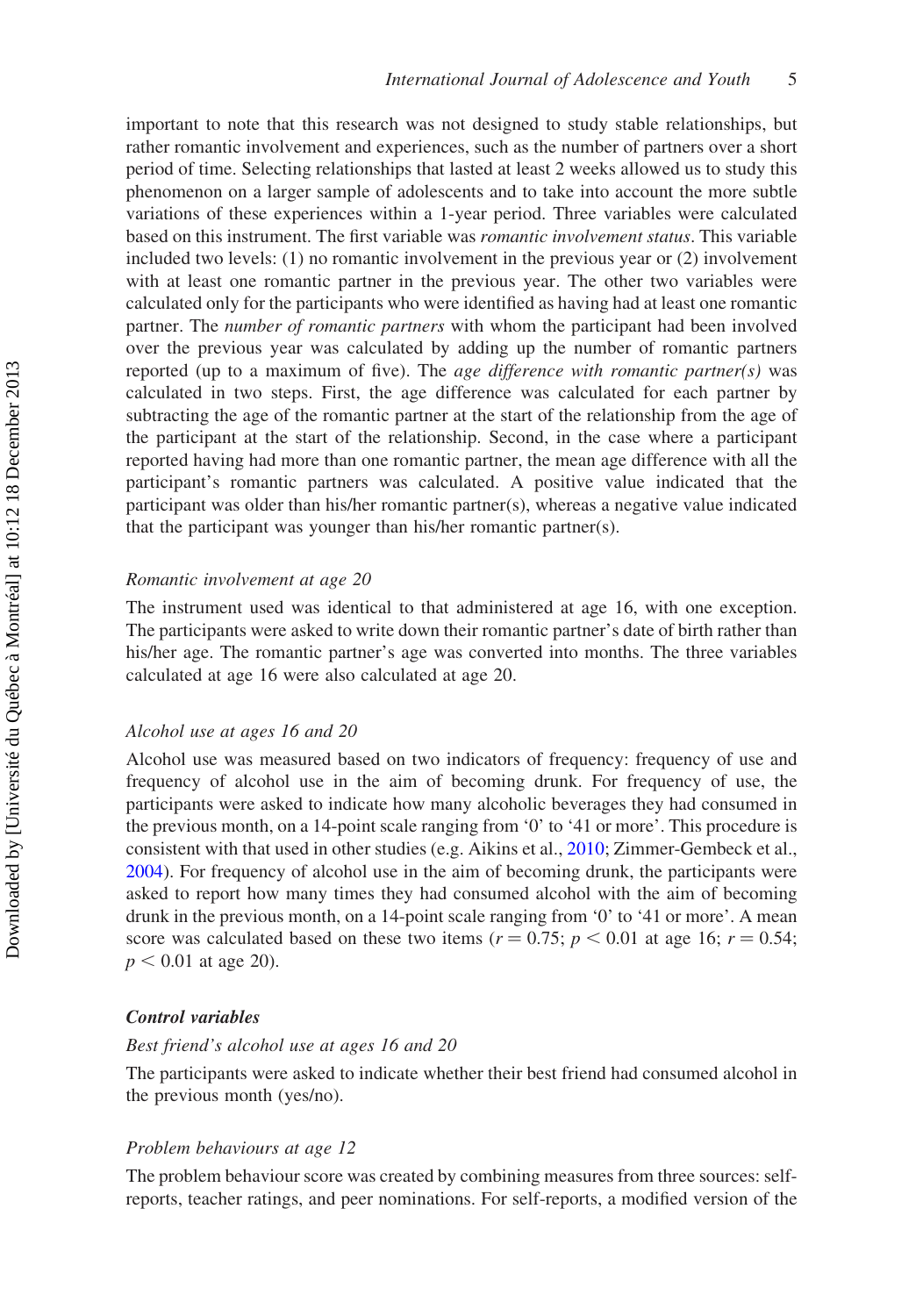antisocial behaviour scale developed by Metzler, Biglan, Ary, and Li [\(1998](#page-14-7)) was used. The participants were asked to rate 16 items on a scale ranging from 1 (*never*) to 5 (*more than 10 times*). A mean score was calculated for the 16 items ( $M = 1.43$ ;  $SD = 0.53$ ;  $\alpha = 0.83$ ). The teacher-rating measure was based on 10 items including the six items from Dodge and Coie's ([1987\)](#page-13-14) measure of reactive and proactive aggression and four items from the Social Behaviour Questionnaire developed by Tremblay et al. [\(1991](#page-15-10)). The teacher was asked to rate these items on a scale of 1 (never) to 5 (almost always). A mean score was calculated for the 10 items ( $M = 1.62$ ;  $SD = 0.75$ ;  $\alpha = 0.95$ ). The peer nomination scale included five items from the Revised Class Play (Masten, Morrison, & Pellegrini, [1985](#page-14-8)). Examples of items included 'Gets into a lot of fights', and 'Hits and pushes others around.' The participants were given a list of the names of all the other participants in the classroom in alphabetical order. They were then asked to select the three peers who best corresponded to each behavioural description. The participants' scores for each item were obtained by adding up the number of peer nominations they had received. These scores were then converted into Z-scores within each classroom, and a total score was obtained by calculating the mean score for the five items  $(M = -0.03; SD = 0.89;$  $\alpha = 0.90$ ). The composite score for problem behaviours was obtained by standardising (Z-score) all scores and calculating a mean score based on these three measures (correlations were between 0.38 and 0.51;  $\alpha = 0.69$ ).

## Analyses

The first set of analyses aimed to determine whether alcohol use differed according to romantic involvement status and gender. To this end, 2 (status)  $\times$  2 (gender) analyses of covariance including problem behaviours and best friend's alcohol use as covariates were performed at ages 16 and 20. The second set of analyses examined the contribution of number of romantic partners and age difference with romantic partner(s) to the participants' alcohol use, while controlling for problem behaviours and best friend's alcohol use and testing for the moderating effect of gender. Multiple hierarchical regressions were performed at ages 16 and 20. For each analysis, participants providing all the data needed were selected.

## Results

## Did alcohol use differ according to romantic involvement status?

The means and standard deviations of alcohol use according to romantic involvement status and gender, at ages 16 and 20, are presented in [Table](#page-7-0) 1. Logarithmic transformations were applied to the variables that were highly skewed. At age 16, the analyses revealed that alcohol use differed significantly according to romantic involvement status  $[F(1, 286) = 10.71; EMC = 0.09; p = 0.00; \eta^2 = 0.04]$ . Participants who reported having at least one romantic partner in the previous year presented a significantly higher level of alcohol use than those who reported no romantic involvement. However, no gender effect  $[F(1, 286) = 0.46; p = 0.50]$  or interaction between gender and status  $[F(1, 286) = 0.07; p = .80]$  was found. At age 20, alcohol use did not differ significantly according to romantic involvement status  $[F(1, 243) = 2.19; p = 0.15]$  and the interaction between gender and status was not significant  $[F(1, 243) = 0.74; p = 0.39]$ . To test whether the impact of romantic involvement status on alcohol use differed at ages 16 and 20, the partial  $\eta^2$  values associated with the variables of interest were converted into correlation coefficients and then statistically compared using Guilford's formula [\(1965](#page-13-15)).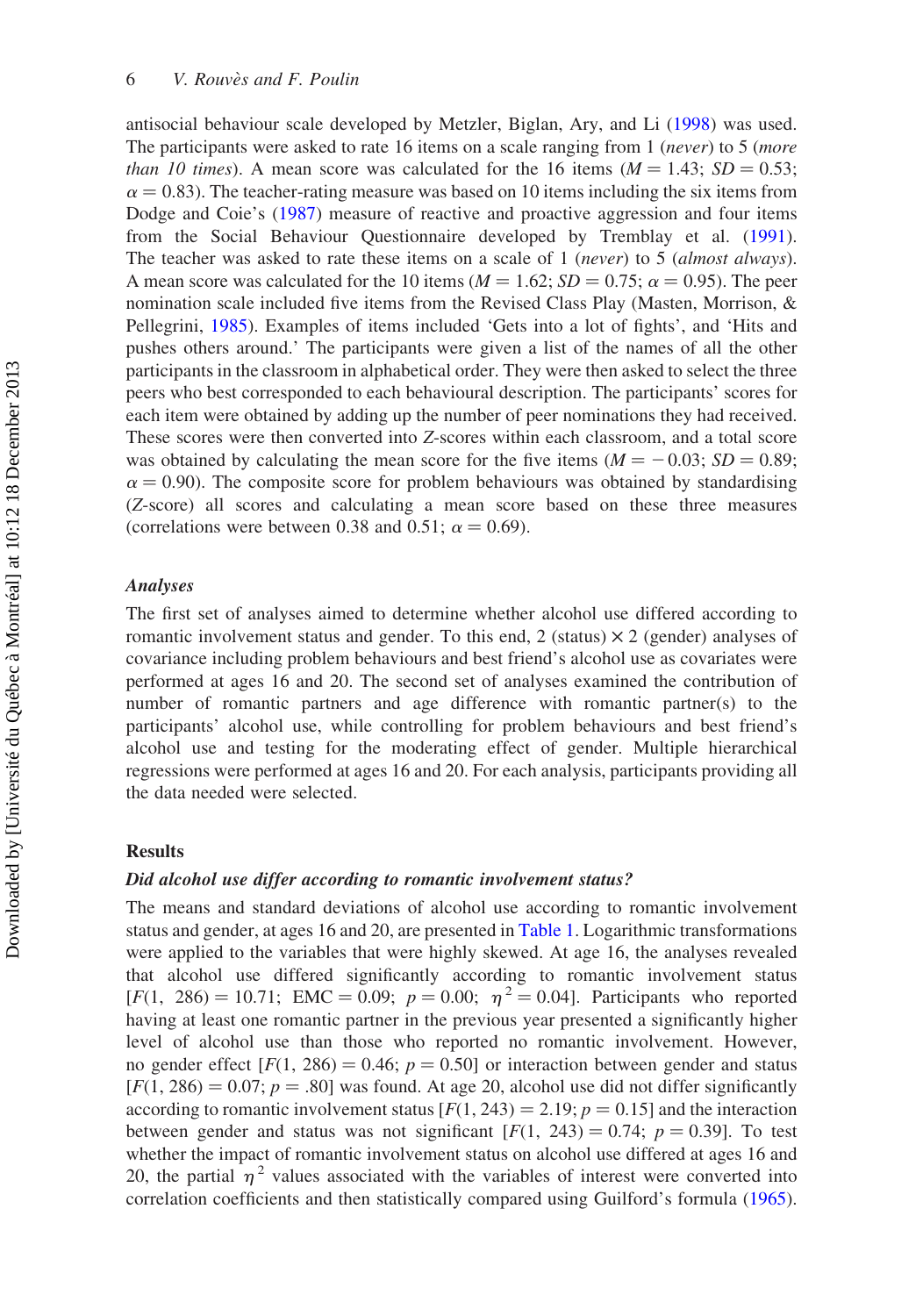|             | No romantic involvement |      |      | Involvement with at least one partner |      |      |
|-------------|-------------------------|------|------|---------------------------------------|------|------|
|             | Ν                       | M    | SD   | Ν                                     | M    | SD   |
| Age 16      |                         |      |      |                                       |      |      |
| Girls       | 33                      | 0.17 | 0.22 | 145                                   | 0.47 | 0.35 |
| <b>Boys</b> | 32                      | 0.26 | 0.30 | 82                                    | 0.51 | 0.40 |
| Total       | 65                      | 0.21 | 0.27 | 227                                   | 0.49 | 0.37 |
| Age $20$    |                         |      |      |                                       |      |      |
| Girls       | 18                      | 2.89 | 2.84 | 135                                   | 5.14 | 3.46 |
| <b>Boys</b> | 31                      | 4.65 | 4.25 | 65                                    | 5.83 | 3.78 |
| Total       | 49                      | 4.00 | 3.85 | 200                                   | 5.37 | 3.58 |

<span id="page-7-0"></span>Table 1. Means and standard deviations of alcohol use according to romantic involvement status and gender, at ages 16 and 20.

There was no significant difference between the two developmental periods  $(Z = -1.18;$  $p = 0.24$ .

## Were number of romantic partners and age difference with romantic partner(s) associated with alcohol use?

At age 16, 227 of the 294 participants reported having had at least one romantic partner in the previous year. At age 20, 201 of the 250 participants reported having had at least one romantic partner in the previous year. Hierarchical regression analyses were performed for these participants.

[Table 2](#page-8-0) presents the correlations and the means and standard deviations for the variables of interest before the logarithmic transformations, in middle and late adolescence. An examination of the correlations reveals that at age 16, alcohol use was positively associated with problem behaviours, best friend's alcohol use, and number of romantic partners in the previous year. It was negatively associated with having older romantic partner(s). At age 20, alcohol use was positively associated with problem behaviours and best friend's alcohol use. However, it was not associated with number of romantic partners or age difference with romantic partner(s).

Hierarchical regression models were then calculated. The dependent variable was the participants' alcohol use. The independent variables were introduced into the model in three steps. In step 1, the control variables (problem behaviours and best friend's alcohol use) were introduced. In step 2, number of romantic partners, age difference, and gender were added to the model to examine the main potential effects of these variables. Lastly, the interactions between the two dimensions of romantic involvement and gender were introduced in step 3, following Baron and Kenny's [\(1986\)](#page-13-16) procedure. This regression model was applied both at ages 16 and 20.

[Table 3](#page-9-0) presents the standardised betas  $(\beta)$ , changes in the squared correlation coefficients ( $\Delta R^2$ ), and the final adjusted squared correlation coefficients ( $R^2$ ) associated with the regression models in middle and late adolescence. At age 16, the  $R^2$  value was found to be significant in step 1 [ $R^2 = 0.34$ ;  $F(2, 224) = 57.86$ ;  $p < 0.01$ ]. The standardised betas showed that problem behaviours and best friend's alcohol use positively predicted alcohol use. The  $R^2$  value was also found to be significant in step 2  $[R^2 = 0.38; F(5, 221) = 26.92; p < 0.01]$ , explaining an additional 4% of the variance. The standardised betas showed that alcohol use was positively predicted by the number of romantic partners and negatively predicted by age difference. The last step, including the interactions, did not significantly increase the  $R<sup>2</sup>$  value.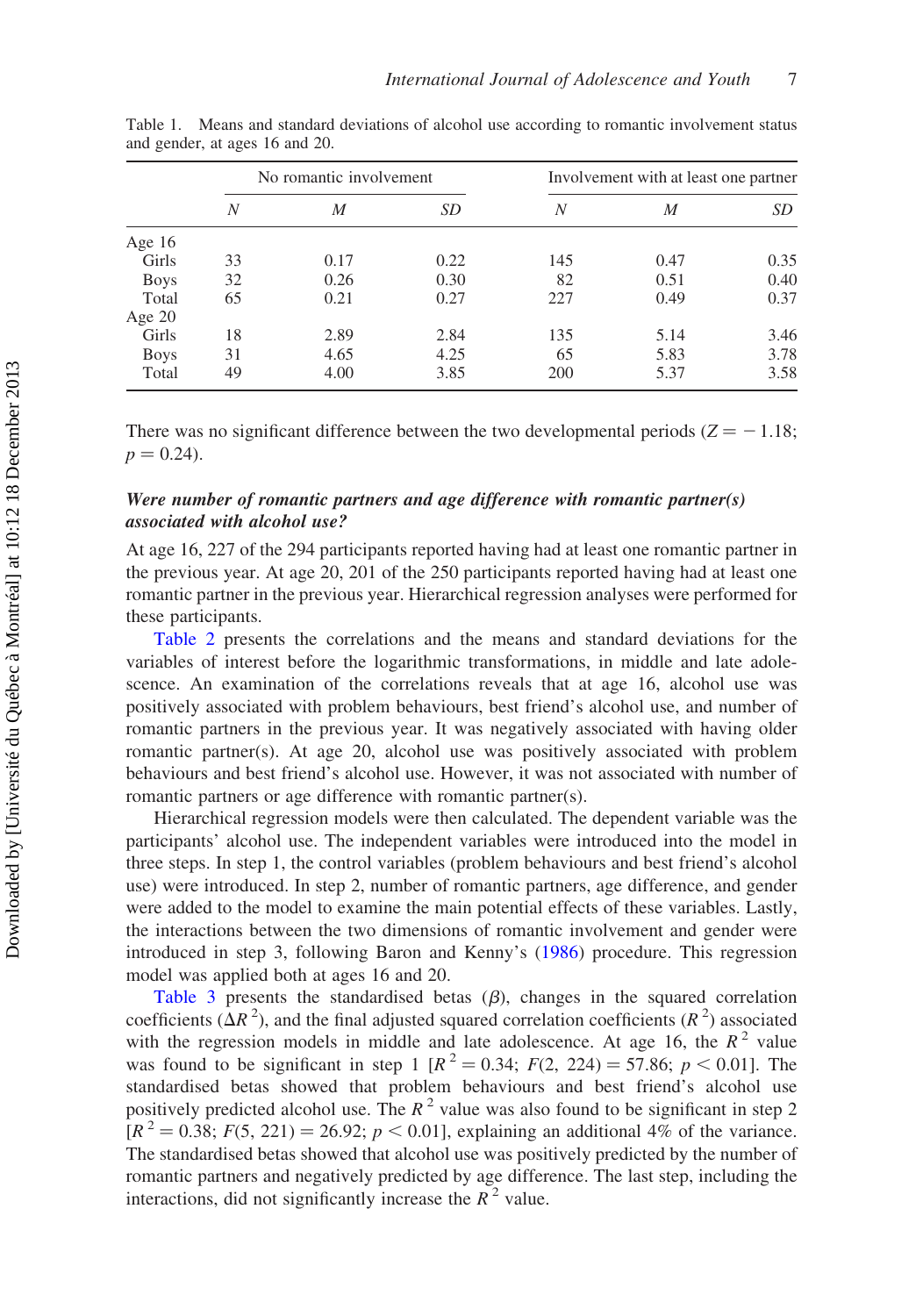<span id="page-8-0"></span>

|                               |                                             |                                | Age 16 ( $n = 227$ )                                  |                                             |                                                         |          |                | Age 20 ( $n = 198$ ) |                                  |                                                                 |
|-------------------------------|---------------------------------------------|--------------------------------|-------------------------------------------------------|---------------------------------------------|---------------------------------------------------------|----------|----------------|----------------------|----------------------------------|-----------------------------------------------------------------|
|                               |                                             |                                |                                                       |                                             |                                                         |          |                |                      |                                  |                                                                 |
| .Gender                       | $0.42**$                                    | $-0.04$                        |                                                       |                                             |                                                         | $0.38**$ | $-0.01$        | $-0.09$              |                                  | 0.09                                                            |
| 2. Problem behaviours         |                                             | $0.23**$                       | $\begin{array}{r} -0.17* \\ 0.10 \\ 0.11 \end{array}$ |                                             |                                                         |          | $0.01$         | $-0.04$              |                                  |                                                                 |
| 3. Best friend's alcohol use  |                                             | $\overline{\phantom{a}}$       |                                                       | $0.46**$<br>$0.03$<br>$-0.19**$<br>$-0.17*$ | $\begin{array}{c} 0.06 \\ 0.40** \\ 0.51** \end{array}$ |          |                |                      | $0.49**$<br>0.09<br>0.02<br>0.02 | $\begin{array}{c} 0.18* \\ 0.22** \\ 0.08 \\ -0.01 \end{array}$ |
| 4. Number of partners         |                                             |                                |                                                       |                                             | $0.22**$                                                |          |                |                      |                                  |                                                                 |
| 5. Age difference (in months) |                                             | $\begin{array}{c} \end{array}$ |                                                       |                                             | $-0.22**$                                               |          |                |                      |                                  |                                                                 |
| 6. Alcohol use                | I                                           | $\begin{array}{c} \end{array}$ |                                                       |                                             |                                                         |          |                |                      | $\overline{1}$                   |                                                                 |
|                               |                                             | 0.41                           |                                                       | $-0.67$                                     |                                                         | $-0.08$  |                |                      |                                  | 5.35<br>3.59                                                    |
|                               | $\begin{array}{c} 0.03 \\ 0.80 \end{array}$ | 0.49                           | 2.84<br>1.52                                          | 1.31                                        | $3.\overline{28}$<br>$3.\overline{48}$                  | 0.70     | $0.79$<br>0.41 | $\frac{1.35}{0.72}$  | $-13.83$<br>32.75                |                                                                 |

Correlations, means and standard deviations for all the variables included in the regression model, at ages 16 and 20.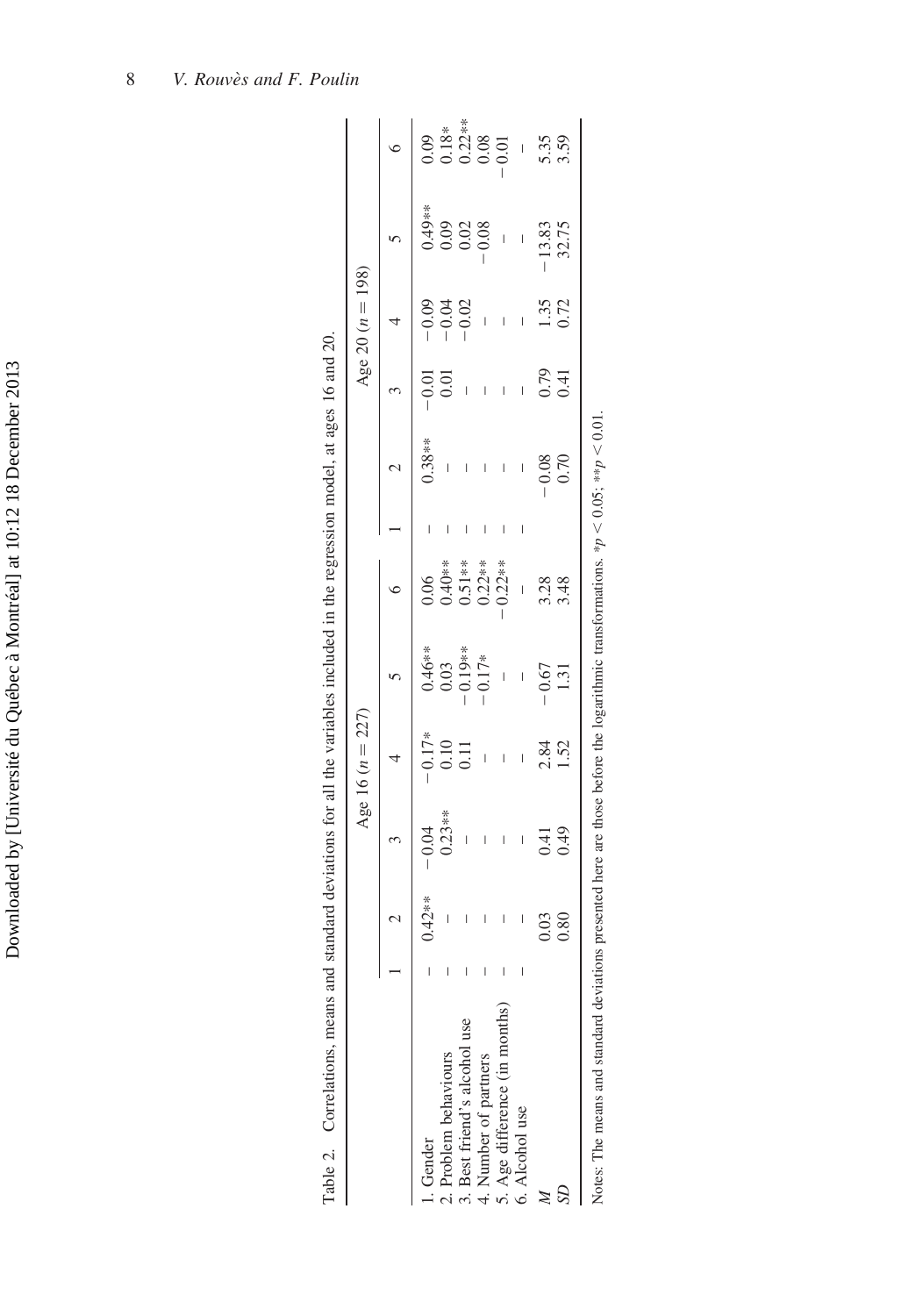|                                 |              | Age 16 $(n = 227)$ |              | Age 20 $(n = 198)$ |
|---------------------------------|--------------|--------------------|--------------|--------------------|
| Variables                       | $\Delta R^2$ | β                  | $\Delta R^2$ | β                  |
| Step 1                          | $0.34**$     |                    | $0.08**$     |                    |
| Problem behaviours              |              | $0.30**$           |              | $0.17*$            |
| Best friend's alcohol use       |              | $0.44**$           |              | $0.22*$            |
| Step 2                          | $0.04**$     |                    | 0.01         |                    |
| Gender                          |              | 0.05               |              | 0.06               |
| Number of partners              |              | $0.13*$            |              | 0.10               |
| Age difference                  |              | $-0.16*$           |              | $-0.05$            |
| Step 3                          | 0.00         |                    | 0.00         |                    |
| No. of partners $\times$ gender |              | 0.01               |              | $-0.06$            |
| Age difference $\times$ gender  |              | 0.01               |              | $-0.01$            |
| Final adjusted $R^2$            | $0.36**$     |                    | 0.06         |                    |

<span id="page-9-0"></span>Table 3. Multiple hierarchical regressions predicting alcohol use according to the number of partners and age difference with partner(s), at ages 16 and 20.

Note:  $* p < 0.05$ ;  $* p < 0.01$ .

At age 20, the  $R^2$  value was found to be significant in step 1  $[R^2 = 0.08;$  $F(2, 195) = 8.58$ ;  $p < 0.01$ ]. The standardised betas showed that problem behaviours and best friend's alcohol use positively contributed to the prediction of alcohol use. However, neither step 2  $[R^2 = 0.09; F(5, 192) = 3.95; p = 0.46]$  nor step 3  $[R^2 = 0.10;$  $F(7, 190) = 2.87; p = 0.78$ ] was found to be significant.

A last analysis was performed to determine whether the contribution of number of romantic partners and age difference to the participants' alcohol use differed in middle and late adolescence. The  $R^2$  change associated with step 2 in the age 16 model was compared with that associated with step 2 in the age 20 model (Steiger, [1980](#page-15-11)). The result indicated that there was no difference between the two regression models ( $Z = -0.58$ ;  $p = 0.56$ ).

## **Discussion**

This study examined the associations between three dimensions of romantic involvement (romantic involvement status, number of romantic partners, and age difference with romantic partners) and alcohol use in middle and late adolescence. Based on Brown's model [\(1999](#page-13-11)) of the development of romantic relationships, it was expected that these three dimensions would contribute significantly to alcohol use in middle adolescence only. Overall, our study results tend to support this hypothesis. Contrary to what was expected, however, the effects observed did not differ according to participants' gender.

The results show that adolescents who are involved in at least one romantic relationship in middle adolescence consume more alcohol than those who are not. The developmental theories put forward by Erikson [\(1959](#page-13-7), [1982\)](#page-13-17) and Elder [\(1985](#page-13-6)) may shed some light on the meaning of these results. Erikson suggested that identity development is central to adolescence and that it is possible to experience true intimacy with another person only after one has developed one's own identity. Thus, romantic relationships experienced in middle adolescence take place during a period in which a young person's identity is not yet firmly anchored. Moreover, Elder argued that romantic involvement in adolescence is premature and can even hinder a young person's development. According to these theories, romantic involvement during adolescence could interfere with the achievement of certain developmental tasks, lead to psychological distress, and result in the development of various problem behaviours such as alcohol use (Davila et al., [2004](#page-13-5);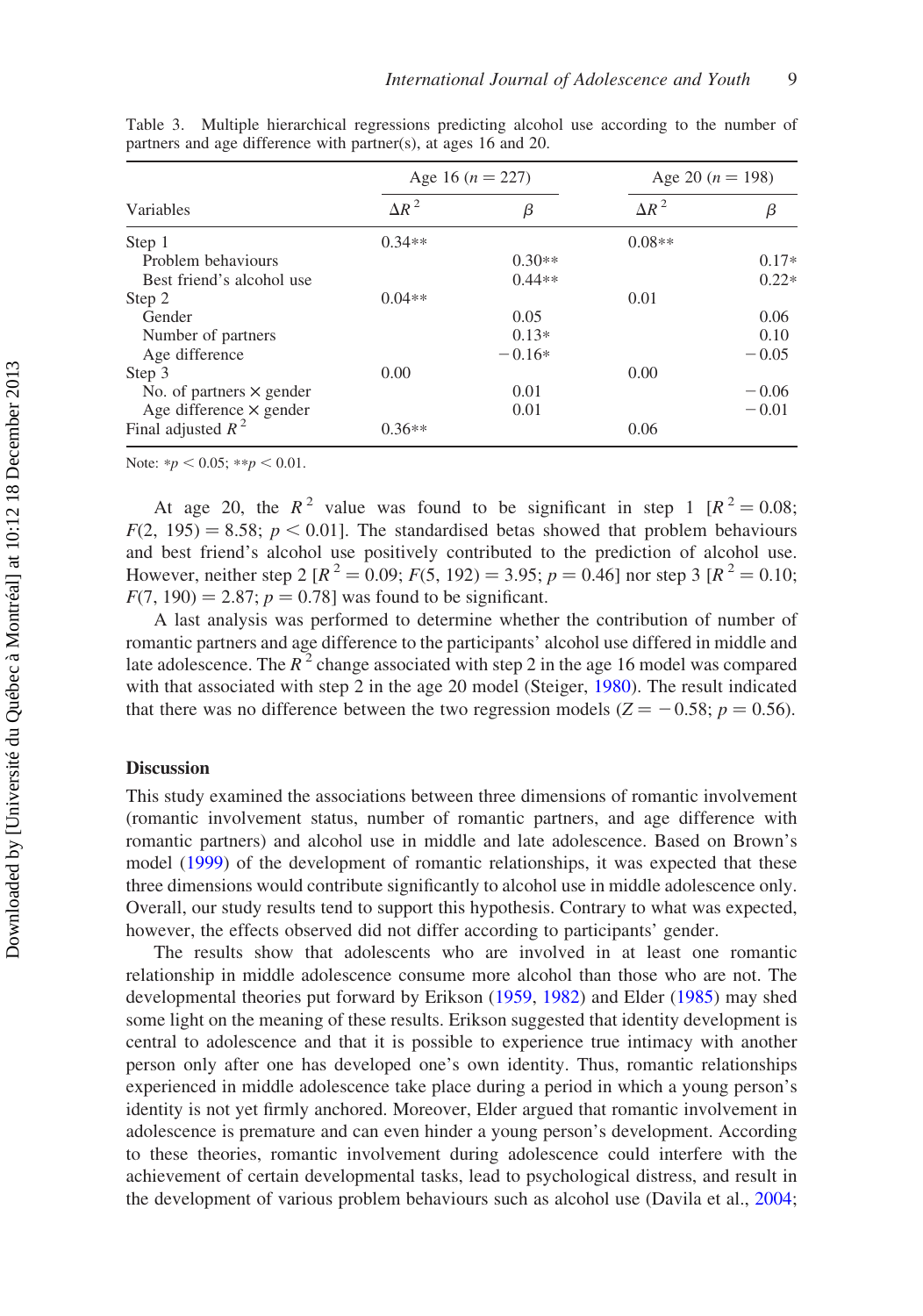Young & d'Arcy, [2005;](#page-15-7) Zimmer-Gembeck et al., [2001](#page-15-4)). Another hypothesis is that adolescents may be tempted to use alcohol in order to appear brave, daring, and mature so as to attract and impress potential romantic partners (Lucas & Lloyd, [1999\)](#page-14-9). It is also plausible that adolescents have more difficulty resisting pressure from a romantic partner to use alcohol since rejection by the partner could affect their self-esteem and their status within the peer group, two central needs in middle adolescence (Brown, [1999](#page-13-11)). However, we cannot exclude the possibility that the differentiation between the adolescents who are involved in at least one romantic relationship and the ones who are single is in part driven by those with a high number of partners. The results also show that in middle adolescence, number of romantic partners is positively associated with alcohol use. Three possible explanations are proposed. First, romantic involvement with several partners necessarily entails a certain number of breakups. It has been shown that relationship dissolution may be associated with emotional distress and depression (e.g. Monroe, Rohde, Seeley, & Lewinsohn, [1999\)](#page-14-10). Park, Sanchez, and Brynildsen [\(in press\)](#page-15-12) have observed that individuals who base their self-esteem to a great extent on having a romantic partner report higher levels of emotional distress when they experience a breakup. This may be the case with younger adolescents, for whom romantic involvement plays a central role in the development of self-esteem (Brown, [1999](#page-13-11)). Alcohol is often used by adolescents to enhance positive emotional states (Stewart, Loughlin, & Rhyno, [2001](#page-15-13)) and cope with negative emotional states (Kairouz, Gliksman, Demers, & Adlaf, [2002](#page-14-11)). Adolescents may therefore use alcohol to reduce the emotional distress caused by the breakups they have experienced. Second, adolescents who have many romantic partners are also more often exposed to new intimate contexts. Alcohol could thus be used to lessen shyness, facilitate communication, and help them express intimate emotions (Traeen & Lewin, [1999](#page-15-14)). Morr & Mongeau [\(2004](#page-14-12)) have observed that when people meet in a context in which they have access to alcohol, they expect both partners to be more receptive and to confide more in one another. In some cases, romantic involvement with many partners could also be the result of a high level of alcohol use rather than the reverse, as alcohol could reduce inhibition on the part of both partners (Zimmer-Gembeck et al., [2001](#page-15-4), [2004\)](#page-15-9). Third, each romantic relationship provides a context where adult supervision is less present or absent and youth may be more prone to engage in a variety of delinquent behaviours, such as alcohol use (Wong, [2005](#page-15-3)), especially when their romantic partners are drinking themselves. In a future study, it would be interesting to include a measure of romantic partner's alcohol use to determine whether this explains this detrimental effect. The results also show that the greater the extent to which middle adolescents' romantic partners were older than they were, the higher their alcohol use. Epidemiological studies have shown that alcohol use gradually increases throughout adolescence and then tends to decline in young adulthood (Bachman et al., [2002](#page-13-10)). At age 16, adolescents who have older romantic partners are thus in contact with individuals who are likely to present higher levels of alcohol use. Due to behaviour contagion, these adolescents may be influenced by their romantic partner's alcohol use and adopt similar drinking habits (Aikins et al., [2010](#page-12-0)). Indeed, it appears that pressure from older peers has a greater influence on substance use initiation in early adolescence (Lucas  $&$  Lloyd, [1999\)](#page-14-9). It is also plausible that adolescents whose romantic partners are older also have access to older social contexts and peer networks in which alcohol use is more prevalent. Given that the legal age to purchase alcohol in Quebec is 18, it is likely that adolescents whose romantic partners are older also have easier access to this substance. Since alcohol use begins to decline in young adulthood (Bachman et al., [2002\)](#page-13-10), it is likely that older romantic partners of 20-year-old adolescents present drinking habits that are similar to theirs.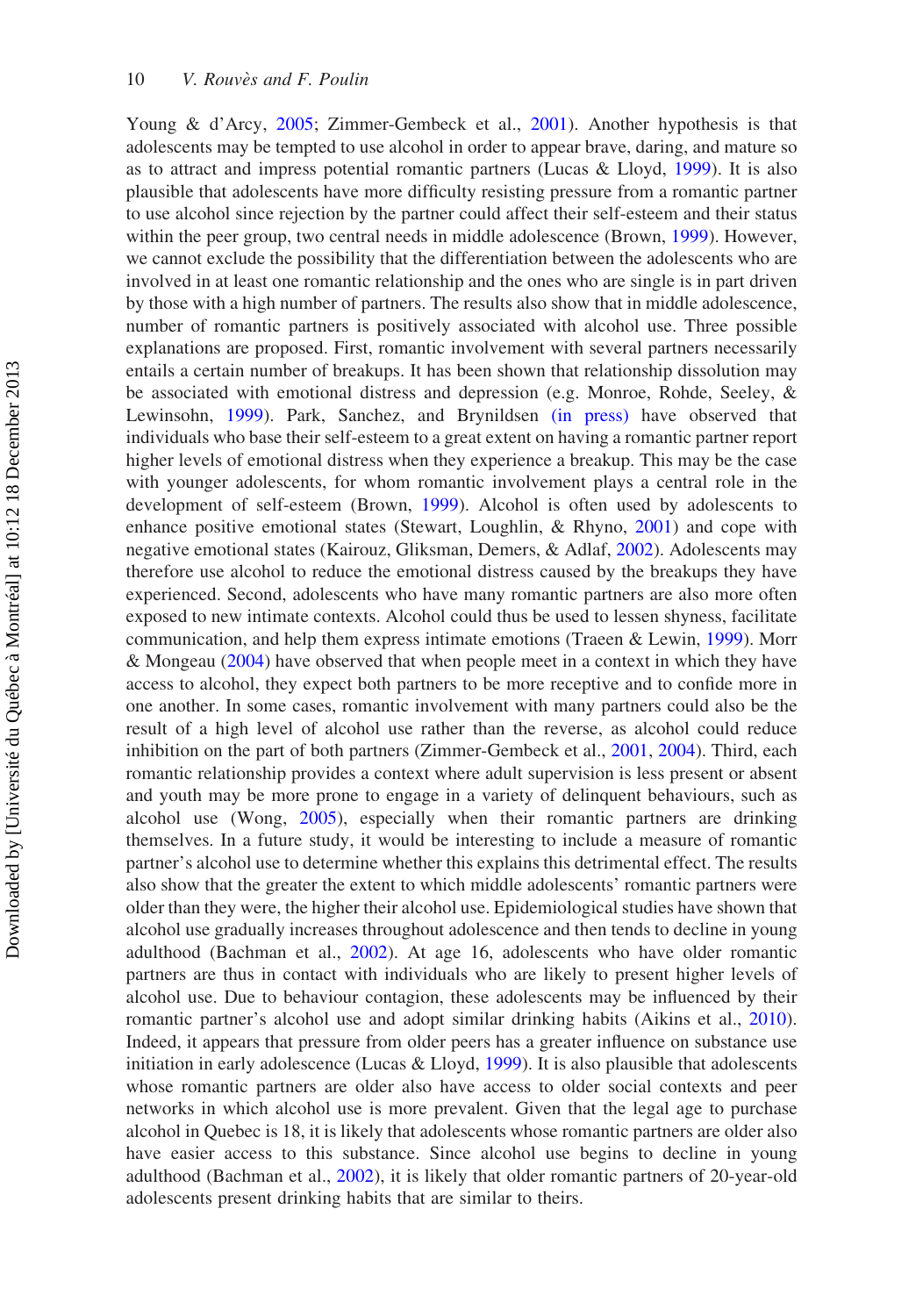However, it is important to note that the results mentioned above are based on concurrent analysis. Consequently, the data indicate that romantic relationships can contribute to alcohol use, but does not speak to the causal order. Furthermore, the direction of these relationships cannot be clearly identified. It is therefore possible that it is the adolescents' alcohol use that has an impact on the dimensions of romantic relationships studied and not the reverse. Nevertheless, only the use of a longitudinal design would enable us to answer these questions. Moreover, although problem behaviours have been controlled in the present study, we cannot exclude the possibility that risky romantic experiences are actually driven by individual or environmental antecedents.

As predicted by our hypotheses, at age 20, romantic involvement status, number of romantic partners, and age difference with romantic partner(s) were not associated with alcohol use. Brown ([1999\)](#page-13-11) argued that romantic relationships in middle adolescence mainly help adolescents forge their identity, develop positive self-esteem, and gain status among their peers. Indeed, adolescents are very susceptible to peer influence (Gardner & Steinberg, [2005](#page-13-18)) and peers play an important role in the choice of romantic partner and the nature of romantic involvement (Brown, [1999](#page-13-11)). Among adolescents, being involved in a romantic relationship is often associated with greater popularity within the peer group, particularly when one's romantic partner presents deviant behaviour (Miller et al., [2009](#page-14-4)). By showing that they are worthy enough to attract partners, get involved with several partners, and get involved with older partners, adolescents hope to fulfil their need for approval, popularity, and recognition. These needs, however, gradually decrease as adolescence progresses, being replaced by deeper needs relating to the nature of romantic involvement and the development of stable and satisfying intimate relationships (Brown, [1999](#page-13-11)). It is plausible that variables related to the romantic relationship, its content, and the romantic partner themselves (e.g. partner's alcohol use, quality of the romantic relationship) are more at play in late adolescence. These results, however, should be qualified. In fact, although the analyses showed that the contribution of romantic involvement to alcohol use is significant in middle adolescence only, this contribution was not significantly greater at age 16 than at age 20.

Compared with previous studies, which found that the impact of romantic involvement on alcohol use was greater among girls (e.g. Stattin et al., [2005](#page-15-6); Young & d'Arcy, [2005](#page-15-7)), no gender difference was found in our study. Our results do not necessarily contradict those of previous studies and may extend our understanding of this phenomenon. It is possible that the contribution of romantic involvement to alcohol use operates differently among boys than among girls. For example, girls may use alcohol to attract romantic partners (Lucas & Lloyd, [1999](#page-14-9)). Moreover, girls are influenced to a greater extent than boys by their romantic partner's alcohol use (e.g. Haynie, Giordano, Manning, & Longmore, [2005\)](#page-14-13). Girls, therefore, appear to be more susceptible to the influence of romantic partners who use alcohol. As for boys, they are often the ones who lead girls to use drugs (Eaves, [2004](#page-13-19); Moon, Hecht, Jackson, & Spellers, [1999](#page-14-14)). Therefore, it is possible that boys carry out this role through their romantic relationship and act as a point of access to alcohol for their romantic partner. Thus, while romantic involvement appears to contribute equally to alcohol use among boys and girls, different processes appear to be involved. This hypothesis is speculative, however, and needs to be tested.

## Limitations and future studies

This study has some limitations. The first limitation is that most of the measures used were self-reported. However, studies have shown that self-report measures of alcohol use, while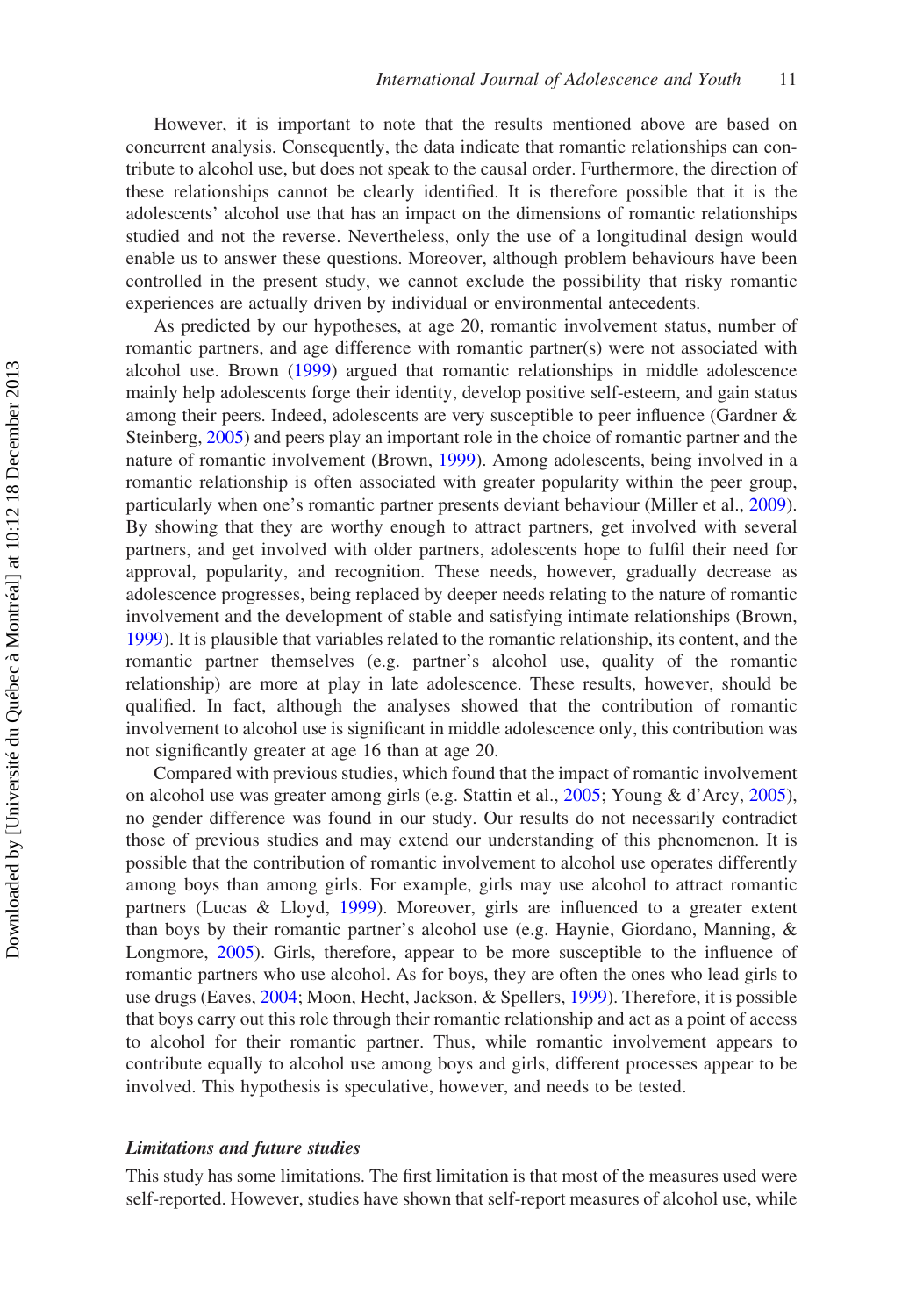not perfect, are reliable (O'Malley, Johnston, Bachman, & Schulenberg, [2000\)](#page-14-15) and comparable to more complex measures, such as the Timeline Followback method (LaBrie, Pedersen, & Earleywine, [2005\)](#page-14-16). Furthermore, no additional indication was given with regard to the definition of a romantic relationship. This may have blur boundaries between romantic and non-romantic involvement, especially for relationships of short duration, such as 2 weeks. In parallel, the reciprocity of romantic involvement (i.e. the fact that both romantic partners recognise involvement with each other) was not taken into account. A third limitation concerns the composition of the sample. Most of the participants were born in Canada, lived in the suburbs, and came from middle-class families. It would be inappropriate to generalise these results to adolescents living in other regions, from diverse ethnic groups or from different socio-economic backgrounds.

This study aimed to examine the contribution of romantic involvement to alcohol use among adolescents. This research provides a significant contribution to the current literature, offering interesting avenues for reflection in regard to the role of romantic relationships in alcohol use at two distinct developmental periods of adolescence. In future research, it would be relevant to study the influence of romantic involvement on alcohol use among adolescents with a longitudinal design, for example while examining its impact on the trajectories of alcohol use. The contribution of the romantic partner, his/her drinking habits, and the characteristics of the relationship (e.g. quality) to alcohol use among adolescents should also be examined.

### Acknowledgements

This study was supported by research grants awarded to the second author by the Fonds Ouébécois pour la Recherche sur la Société et la Culture and the Social Sciences and Humanities Research Council of Canada.

## <span id="page-12-1"></span>Note

1. There is no consensus in regard to the age where adolescence ends. According to the 'American Academy of Child and Adolescent Psychiatry' [\(2008\)](#page-13-20) and the 'American Academy of Pediatrics' (2008), late adolescent would take place between 18 and 21 years of age. In agreement with other authors working on romantic relationships in adolescence, we will use the term 'late adolescence' to designate the 20-year-old period (Dunphy, [1963](#page-13-21); Horne & Zimmer-Gembeck, [2005](#page-14-17); Owens & Bergman, [2010;](#page-14-18) Wells, Horwood, & Fergusson, [2004\)](#page-15-15).

## Notes on contributors

Véronique Rouvés is a graduate student in the PhD psychology programme at Université du Québec à Montréal. Her research interest focuses on adolescents' adjustment problems.

François Poulin received his PhD in developmental psychology from Université Laval in Québec City. He conducted post-doctoral research at the Oregon Social Learning Center and the University of Oregon. He is currently a full professor in the psychology department at Université du Québec à Montréal. His research interests include peer relations and adjustment, linkages between peer and family contexts, participation in organised activities and the prevention of problem behaviours in childhood and adolescence.

### <span id="page-12-0"></span>References

Aikins, J. W., Simon, V. A., & Prinstein, M. J. (2010). Romantic partner selection and socialization of young adolescents' substance use and behavior problems. Journal of Adolescence, 33, 813 – 826. [doi:10.1016/j.adolescence.2010.07.007](http://dx.doi.org/10.1016/j.adolescence.2010.07.007)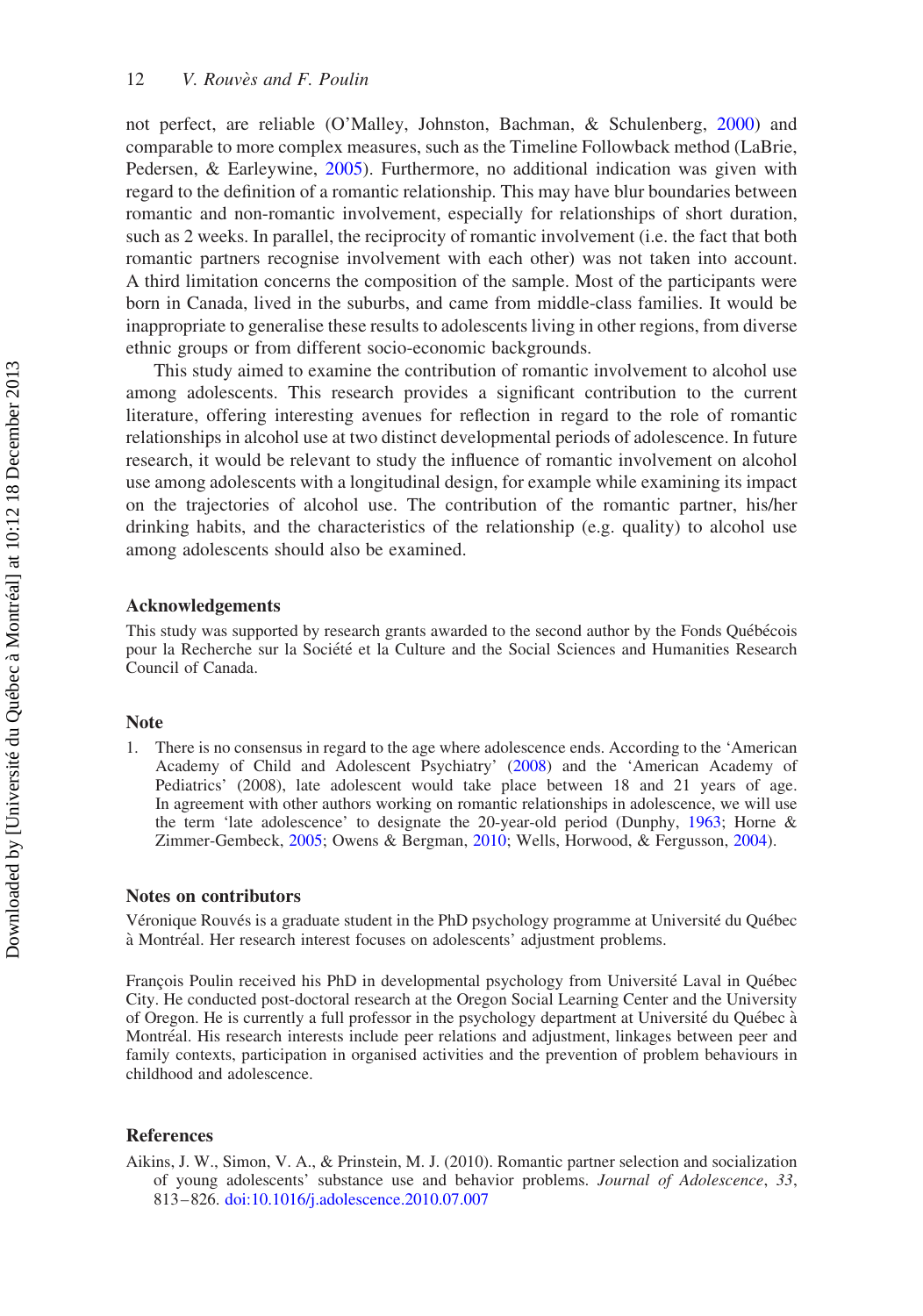- <span id="page-13-20"></span>American Academy of Child and Adolescent Psychiatry. (2008). Stages of adolescent development. Retrieved from [http://www.ehsnrc.org/Publications/English%20Tip%20Sheets/TIP%20SHEET](http://www.ehsnrc.org/Publications/English%20Tip%20Sheets/TIP%20SHEET%2034_addendum.pdf)  [%2034\\_addendum.pdf](http://www.ehsnrc.org/Publications/English%20Tip%20Sheets/TIP%20SHEET%2034_addendum.pdf)
- <span id="page-13-10"></span>Bachman, J. G., O'Malley, P. M., Schulenberg, J. E., Johnston, L. D., Bryant, A. L., & Merline, A. C. (2002). The decline of substance use in young adulthood: Changes in social activities, roles, and beliefs. Mahwah, NJ: Erlbaum.
- <span id="page-13-16"></span>Baron, R., & Kenny, D. (1986). The moderator-mediator variable distinction in social psychological research: conceptual, strategic, and statistical considerations. Journal of Personality and Social Psychology, 51, 1173 – 1182.
- <span id="page-13-9"></span>Borsari, B., & Carey, K. B. (2006). How the quality of peer relationships influences college alcohol use. Drug and Alcohol Review, 25, 361-370. [doi:10.1080/09595230600741339](http://dx.doi.org/doi: 10.1080/09595230600741339)
- <span id="page-13-11"></span>Brown, B. B. (1999). 'You're going out with who?': Peer group influences on adolescent romantic relationships. In W. Furman, B. B. Brown & C. Feiring (Eds.), The development of romantic relationships in adolescence (pp. 291 – 329). Cambridge: Cambridge University Press.
- <span id="page-13-3"></span>Carver, K., Joyner, K., & Udry, J. R. (2003). National estimates of adolescent romantic relationships. In P. Florsheim (Ed.), Adolescent romantic relationships and sexual behavior: Theory, research, and practical implications (pp. 291-329). New York, NY: Cambridge University Press.
- <span id="page-13-4"></span>Connolly, J. A., & McIsaac, C. (2009). Romantic relationships in adolescence. In R. M. Lerner & L. D. Steinberg (Eds.), Handbook of adolescent psychology (pp. 104-151). Hoboken, NJ: Wiley.
- <span id="page-13-8"></span>Cui, M., Ueno, K., Fincham, F. D., Donnellan, M. B., & Wickrama, K. A. S. (2011). The association between romantic relationships and delinquency in adolescence and young adulthood. Journal of the International Association for Relationship Research. [doi:10.1111/j.1475-6811.2011.01366.x](http://dx.doi.org/doi:10.1111/j.1475-6811.2011.01366.x)
- Davies, P. T., & Windle, M. (2000). Middle adolescents' dating pathways and psychosocial adjustment. Merrill-Palmer Quarterly, 46, 90-118.
- <span id="page-13-5"></span>Davila, J., Steinberg, S. J., Kachadourian, L., Cobb, R., & Fincham, F. (2004). Romantic involvement and depressive symptoms in early and late adolescence: The role of a preoccupied relational style. Personal Relationships, 11, 161– 178. [doi:10.1111/j.1475-6811.2004.00076.x](http://dx.doi.org/doi:10.1111/j.1475-6811.2004.00076.x)
- <span id="page-13-14"></span>Dodge, K. A., & Coie, J. D. (1987). Social-information processing factors in reactive and proactive aggression in children's peer groups. Journal of Personality and Social Psychology, 53, 1146 – 1158. [doi:10.1037//0022-3514.53.6.1146](http://dx.doi.org/doi:10.1037//0022-3514.53.6.1146)
- <span id="page-13-21"></span><span id="page-13-1"></span>Donovan, J. E. (2004). Adolescence alcohol initiation: A review of psychosocial risk factors. Journal of Adolescent Health, 35, 7– 18. [doi:10.1016/j.jadohealth.2004.02.003](http://dx.doi.org/doi:10.1016/j.jadohealth.2004.02.003)
- <span id="page-13-19"></span>Dunphy, D. C. (1963). The social structure of urban adolescent peer groups. Sociometry, 26,  $230 - 246.$
- Eaves, C. S. (2004). Heroin use among female adolescents: The role of partner influence in path of ignition and route of administration. American Journal of Drug & Alcohol Abuse, 30, 21–38. [doi:10.1081/ADA-120029864](http://dx.doi.org/doi: 10.1081/ADA-120029864)
- <span id="page-13-6"></span><span id="page-13-2"></span>Elder, G. H. Jr (1985). Life course dynamics. Ithaca, NY: Cornell University Press.
- Engels, R. C. M. E., Bot, A. M., Scholte, R. H. J., & Granic, I. (2007). Peers and adolescent substance use. In R. C. M. E. Engels, M. Kerr & H. Stattin (Eds.), Friends, lovers and groups: Key relationships in adolescence (pp. 47-60). New York, NY: Wiley.
- <span id="page-13-7"></span>Erikson, E. H. (1959). Growth and crisis of the healthy personality. In E. H. Erikson (Ed.), Psychological issues: identity and the life cycle (Vol. 1, pp. 50–100). New York, NY: International Universities Press.
- <span id="page-13-17"></span><span id="page-13-13"></span>Erikson, E. H. (1982). The life cycle completed: A review. New York, NY: Norton.
- <span id="page-13-12"></span>Feiring, C. (1996). Concepts of romance in 15-year-old adolescents. Journal of Research on Adolescence, 6, 181-200.
- <span id="page-13-18"></span>Furman, W., Brown, B., & Feiring, C. (1999). Contemporary perspectives on adolescent romantic relationships. New York, NY: Cambridge University Press.
- <span id="page-13-15"></span>Gardner, M., & Steinber, L. (2005). Peer influence on risk taking, risk preference, and risky decision making in adolescence and adulthood: An experimental study. Developmental Psychology, 41, 625 – 635. [doi:10.1037/0012-1649.41.4.625](http://dx.doi.org/doi:10.1037/0012-1649.41.4.625)
- <span id="page-13-0"></span>Guilford, J. P. (1965). Fundamental statistics in psychology and education. New York, NY: McGraw-Hill.
- Guo, J., Collins, L. M., Hill, D. G., & Hawins, J. D. (2000). Developmental pathways to alcohol abuse and dependence in young adulthood. Journal of Studies on Alcohol, 61, 799– 808.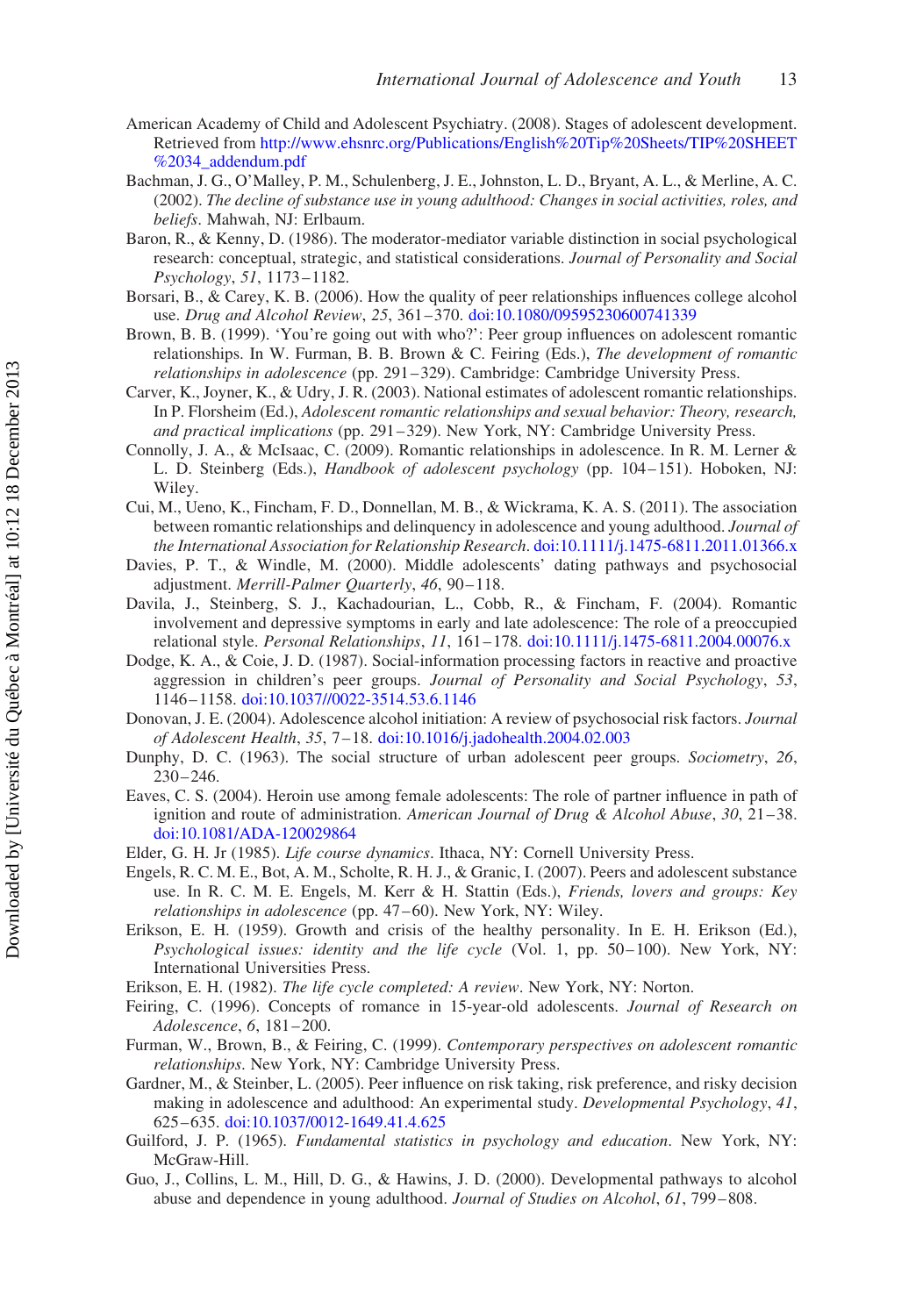- <span id="page-14-0"></span>Hasking, P., Momeni, R., Swannell, S., & Chia, S. (2008). The nature and extent of non-suicidal selfinjury in a non-clinical sample of young adults. Archives of Suicide Research,  $12$ ,  $208-218$ . [doi:10.1080/13811110802100957](http://dx.doi.org/doi:10.1080/13811110802100957)
- <span id="page-14-3"></span>Haynie, D. L. (2003). Context of risk? Explaining the link between girls' pubertal development and their delinquency involvement. Social Forces, 82, 355-397. doi:10.1353/sof.2003.0093
- <span id="page-14-13"></span>Haynie, D. L., Giordano, P. C., Manning, W. D., & Longmore, M. A. (2005). Adolescent romantic relationships and delinquency involvement. Criminology, 43, 177-210. [doi:10.1111/j.0011](http://dx.doi.org/doi:10.1111/j.0011-1348.2005.00006.x)-[1348.2005.00006.x](http://dx.doi.org/doi:10.1111/j.0011-1348.2005.00006.x)
- <span id="page-14-17"></span>Horne, S., & Zimmer-Gembeck, M. J. (2005). Female sexual subjectivity and well-being: Comparing late adolescents with different sexual experiences. Sexuality Research and Social Policy, 2, 25–40. doi:10.1525/srsp.2005.2.3.25
- <span id="page-14-5"></span>Huang, B., White, H. R., Kosterman, R., Catalano, R. F., & Hawkins, J. D. (2001). Developmental associations between alcohol and interpersonal aggression during adolescence. Journal of Research in Crime and Delinquency, 38, 63– 82. [doi:10.1177/0022427801038001004](http://dx.doi.org/doi:10.1177/0022427801038001004)
- <span id="page-14-6"></span>Johnston, L. D., O'Malley, P. M., Bachman, J. G., & Schulenberg, J. E. (2008). Monitoring the future: National results on adolescent drug use. Overview of key findings. NIH Publication No. 09-7401. Washington, DC: National Institute on Drug Abuse. Retrieved from [http://](http://monitoringthefuture.org/pubs/monographs/overview2008.pdf)  [monitoringthefuture.org/pubs/monographs/overview2008.pdf](http://monitoringthefuture.org/pubs/monographs/overview2008.pdf)
- <span id="page-14-11"></span>Kairouz, S., Gliksman, L., Demers, A., & Adlaf, E. M. (2002). For all these reasons, I do . . . drink: A multilevel analysis of contextual reasons for drinking among Canadian undergraduates. Journal of Studies on Alcohol, 63, 600-608.
- <span id="page-14-16"></span><span id="page-14-1"></span>Labouvie, E. W. (1990). Personality and alcohol and marijuana use: Patterns of convergence in young adulthood. Substance Use & Misuse, 25, 237– 252. [doi:10.3109/10826089009056209](http://dx.doi.org/doi:10.3109/10826089009056209)
- <span id="page-14-2"></span>LaBrie, J., Pedersen, E., & Earleywine, M. (2005). A group-administered timeline followback assessment of alcohol use. Journal of Studies on Alcohol, 66, 693-697.
- Lonardo, R. A., Giordano, P. C., Longmore, M. A., & Manning, W. D. (2008). Parents, friends, and romantic partners: Enmeshment in deviant networks and adolescent delinquency involvement. Journal of Youth and Adolescence, 38, 367– 383. [doi:10.1007/s10964-008-9333-4](http://dx.doi.org/doi:10.1007/s10964-008-9333-4)
- <span id="page-14-9"></span><span id="page-14-8"></span>Lucas, K., & Lloyd, B. (1999). Starting smoking: Girls' explanations of the influence of peers. Journal of Adolescence, 22, 647– 655. [doi:10.1006/jado.1999.0260](http://dx.doi.org/doi:10.1006/jado.1999.0260)
- <span id="page-14-7"></span>Masten, A., Morrison, P., & Pellegrini, D. (1985). A revised class play method of peer assessment. Developmental Psychology, 21, 523– 533. [doi:10.1037/0012-1649.21.3.523](http://dx.doi.org/doi:10.1037/0012-1649.21.3.523)
- <span id="page-14-4"></span>Metzler, C. W., Biglan, A., Ary, D. V., & Li, F. (1998). The stability and validity of early adolescents' reports of parenting constructs. Journal of Family Psychology, 12, 600-619. [doi:10.1037/0893-3200.12.4.600](http://dx.doi.org/doi:10.1037/0893-3200.12.4.600)
- <span id="page-14-10"></span>Miller, S., Lansford, J. E., Constanzo, P., Malone, P. S., Golonka, M., & Killeya-Jones, L. A. (2009). Early adolescent romantic partner status, peer standing, and problem behaviours. Journal of Early Adolescence, 29, 839– 861. [doi:10.1177/0272431609332665](http://dx.doi.org/doi:10.1177/0272431609332665)
- <span id="page-14-14"></span>Monroe, S. M., Rohde, P., Seeley, J. R., & Lewinsohn, P. M. (1999). Life events and depression in adolescence: Relationship loss as a prospective risk factor for first onset of major depressive disorder. Journal of Abnormal Psychology, 108, 606-614. doi:10.1037/0021-843X.108.4.606
- <span id="page-14-12"></span>Moon, D. G., Hecht, M. L., Jackson, K. M., & Spellers, R. E. (1999). Ethnic and gender differences and similarities in adolescent drug use and refusals of drug offers. Substance Use & Misuse,  $34$ , 1059 – 1083. [doi:10.3109/10826089909039397](http://dx.doi.org/doi:10.3109/10826089909039397)
- Morr, M. C., & Mongeau, P. A. (2004). First date expectations: The impact of sex initiator, alcohol consumption, and relationship type. Communication Research, 31, 3-35. doi:10.1177/ [0093650203260202](http://dx.doi.org/doi:10.1177/0093650203260202)
- <span id="page-14-15"></span>Neemann, J., Hubbard, J., & Masten, A. S. (1995). The changing importance of romantic relationship involvement to competence from late childhood to late adolescence. Development and Psychopathology, 7, 727– 750.
- <span id="page-14-18"></span>O'Malley, P. M., Johnston, L. D., Bachman, J. G., & Schulenberg, J. (2000). A comparison of confidential versus anonymous survey procedures: Effects on reporting of drug use and related attitudes and beliefs in a national study of students. Journal of Drug Issues, 30, 35– 54.
- Owens, M. R., & Bergman, A. (2010). Alcohol use and antisocial behavior in late adolescence: Characteristics of a sample attending a GED program. Journal of Child & Adolescent Substance Abuse, 19, 78– 98. [doi:10.1080/10678280903400768](http://dx.doi.org/doi:10.1080/10678280903400768)